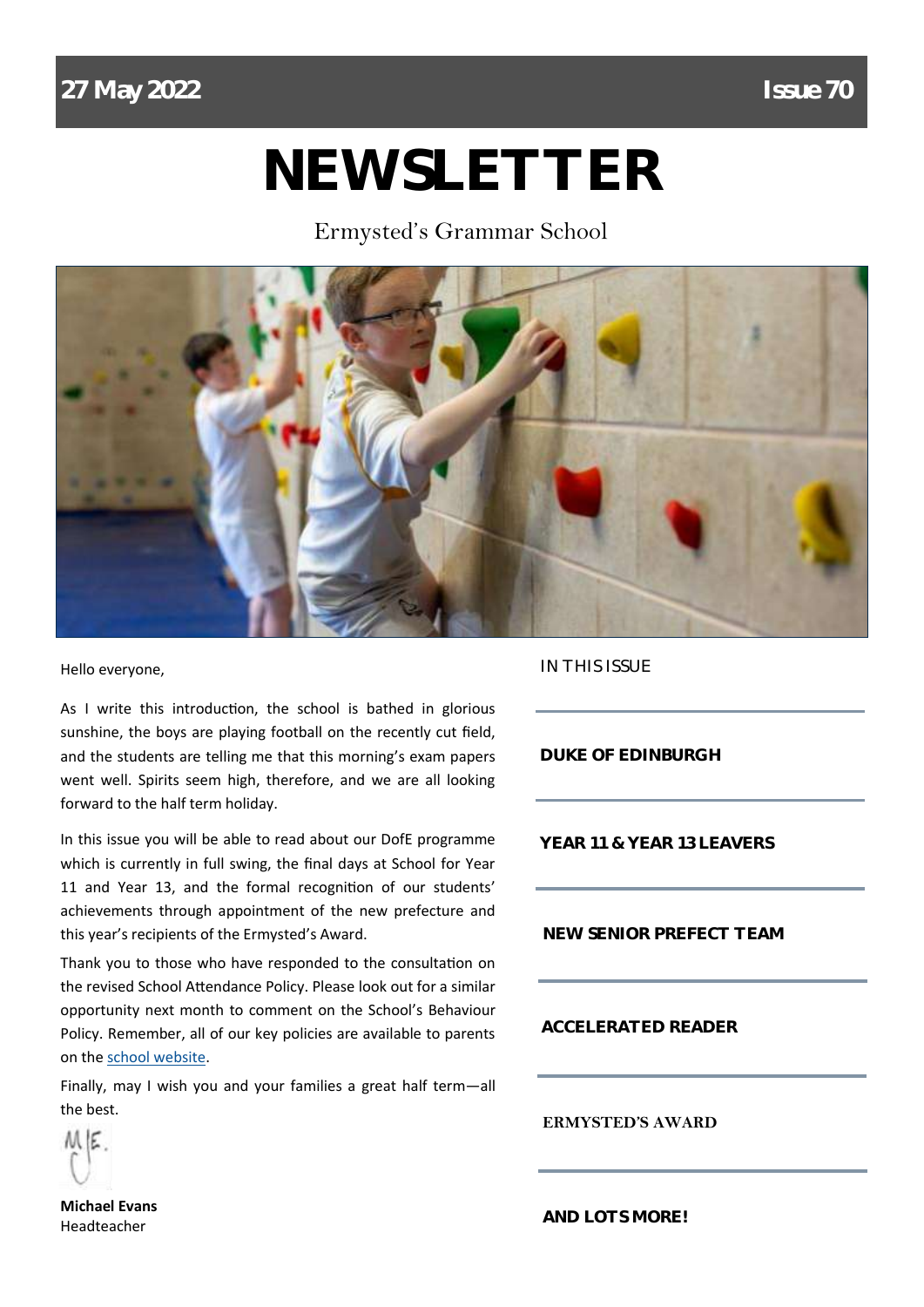## Duke of Edinburgh's Award Scheme



It has been a busy few weeks for the boys who are working through the Duke of Edinburgh's Award. All Teams at Bronze, Silver and Gold levels have completed their practice, and plans are taking shape for their forthcoming qualifying expeditions after half term.

The Bronze participants all took part in a practice walk led by the outdoor education staff supplied by Lupine Adventure. The day began with camp craft, as the boys were shown how to put up and pack away tents and how to operate the Trangia stoves safely. They were then taken on a circular walk from school and were drip fed numerous tips about navigation, safety procedures and the countryside code. This topped up the training that has been covered via Teams since the start of the year. Feedback from Lupine was very positive, as the boys took on board the information provided and worked well together in their teams.

The Silver Teams were split into two groups, one based in Malham and the other in Kettlewell. They camped two nights and hiked for more than seven hours on both days. Nine of the 32 had not done the Bronze Award, so this was a steep learning curve. Caspar and Eddie used this as their Bronze Assessed expedition as they were

denied the opportunity to complete the expedition section last year. Although some boys found the routes quite demanding, the leaders from Lupine were able to judge that all boys are ready to take on the challenge of the three day qualifying expedition. Many boys have realised that there are adjustments to be made in terms of kit and menus, but finding these things out is what the practice is all about.

The three Gold teams faced three strenuous eight hour days, some incorporating the peaks of Ingleborough, Whernside and Pen-y-ghent. The teams impressed the leaders with their fitness, camp craft and navigation skills, and they worked really well in their teams. Planning is taking shape for their qualifying expedition in the Lake District.

As I remind the boys the DofE programme requires a lot of personal responsibility, motivation and organisation, and it always gives me pleasure to read the assessor reports for the volunteering, physical and skills sections. The boys pursue a diverse range of activities and possess great talent. The award requires a sustained, regular commitment and there is no doubt that the boys grow in confidence and competence along their journey.

Since the start of this academic year some 37 boys have achieved their Bronze Award, 27 have rounded off Silver and nine students have gained their Gold Award, the most recent being Callum Greenhorn, who left Year 13 last summer, Zayyan Mahmood and Bram Heiermann-Rix. Some of the boys who started last autumn just need to complete the qualifying expedition to wrap up their awards, and it is good to see that more than a quarter of the assessor reports have been received from the 56 Year 9 Bronze participants across their volunteering, physical and skills sections. I look forward to confirming more successes in the next newsletter.

#### **Mr Lane**

### Oxford German Olympiad

Congratulations to Year 12's Niall Fitzgibbon who won Round 2 of the Oxford German Olympiad. Niall wrote a blog post in German about an inspiring quotation, and explained how it might inspire others to make the world a better place. An amazing achievement, well done!

**Mrs Warburton**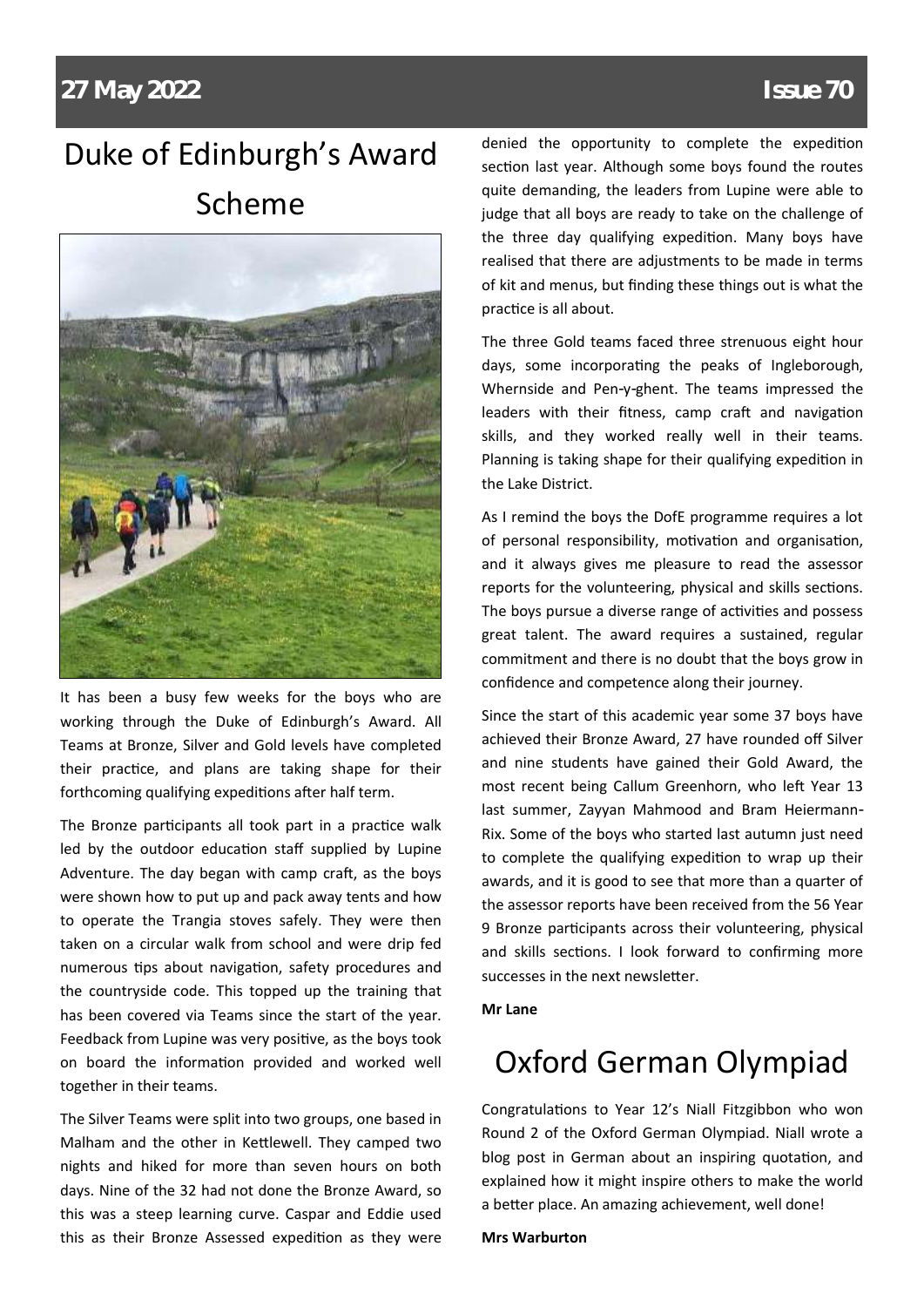#### Year 11 Final Day 2022



Year 11 are currently working their way through their GCSE examinations and will enjoy an action-packed summer ahead of their new adventures from September. They attended their final day on Friday, 13 May, which included some group photos, shirt signing and the sharing of some memories and photographs. We would like to wish those pupils who are leaving Ermysted's well in their future plans and thank them for their contributions to making Ermysted's the place it is.

**Mr King**

### Year 13 Final Day 2022



On 18 May 2022 we said goodbye to this year's Year 13 cohort as they left to begin their A-Level exams. A glorious sunny day started with photos of the year group, Senior Prefects and form groups, before the boys enjoyed shirt signing and sharing memories of the past seven years with peers and staff alike. After this, the infamous final day tug of war tournament took place, with 13GHu successfully dominating the group stages, semi-finals and final to seize the trophy. The morning finished with a final assembly where memories were shared by AJJ, GB and Head Boy Musa Majid. The pupils then left to enjoy the afternoon socialising in Skipton.



The outgoing Year 13s have been an utterly memorable and unique year group whom we will miss. Over the past two years they have keenly felt the impact of the pandemic, probably more so than most: their GCSEs were abruptly cancelled in 2020 and they subsequently had to negotiate a long summer where they were unable to do anything because the country was in lockdown, before they had to endure small-scales changes (such as one-way systems) and large-scale changes (such as the January-March 2021 lockdown) throughout Year 12, and a Year 13 that has not been without its uncertainties. However, I hope that the life lessons that these boys will take away from their Sixth Form experience will stand them in good stead for the future.

#### **Mr Barrett**

### Athletics Qualifiers

Our Year 7 & 8 athletics team have, for the first time, qualified for the NE of England regional round of the English Schools Athletics Cup. The competition takes place on Tuesday, 7 June. Best of luck to the team!

#### **Mr Speak**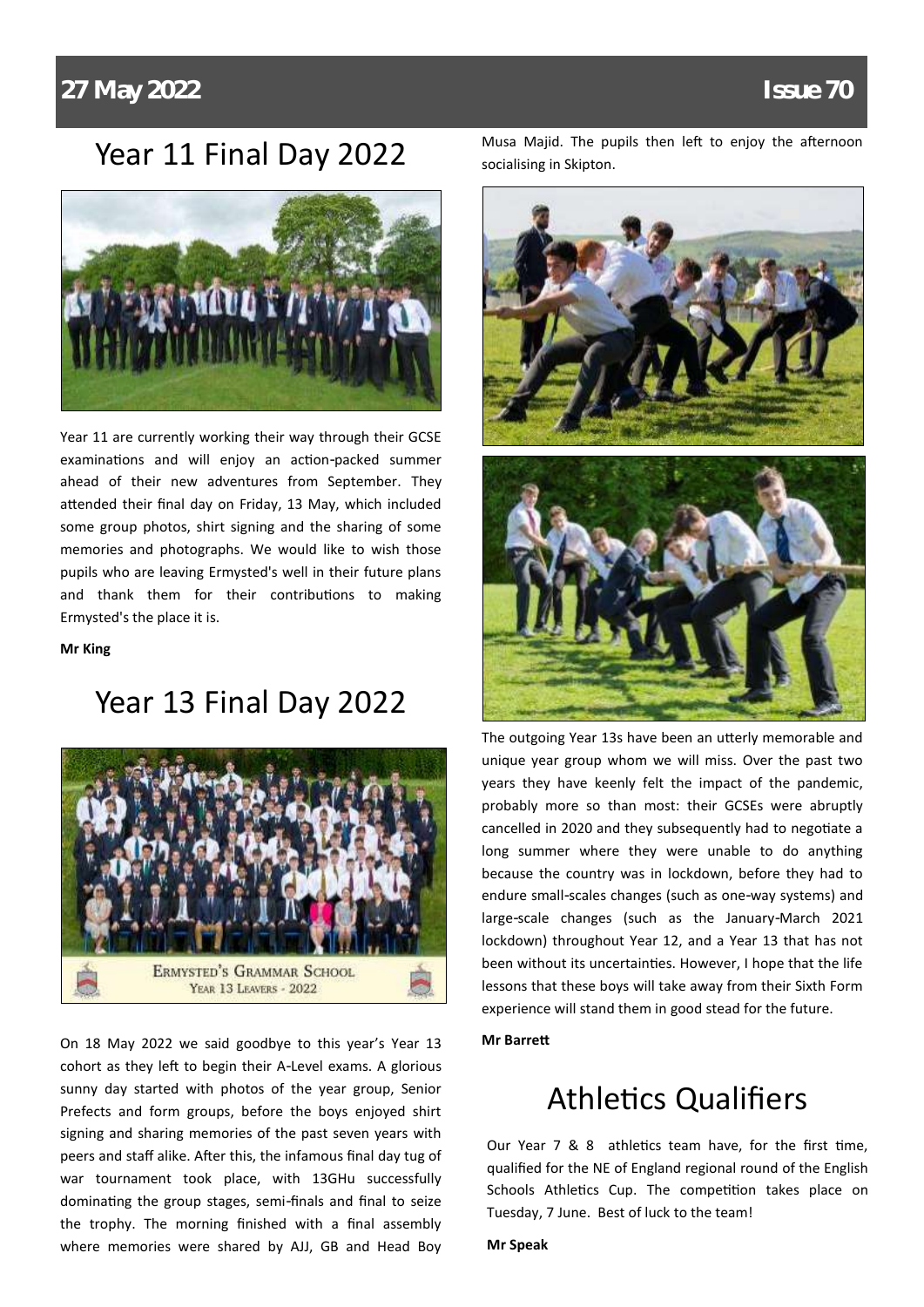### Creative Writing

Magi, wood elves, dragon scales and swordsmen have been gathering for the past three weeks at lunchtime in E4, as the four Houses compete against each other in a fantasy-style creative writing competition. With excellent organisation and advice from Callum Draper and Freddie Whittam-Burrows, both of 8E, the four empires have set sail, only to meet the wrath of a kraken as they race against each other to locate lost treasure. With a change in the wind, the ships are now becalmed, but the quest is set to continue after half term. Congratulations to the following students on winning a prize for their creative writing: Daniel Edmondson, 8P; George Arthur, 8E; Nathaniel Bullivant-Sollazzo, 7P and Zac Sage, 7T.

#### **Mrs Titterington**

## Accelerated Reader off to a flying start



Year 7 and 8 pupils recently began using the Accelerated Reader programme and have demonstrated how much they enjoy reading for pleasure. They have read an impressive **39,192,588 words** since mid March, quizzed on 604 books and 90 students have joined the prestigious 100% club.

Congratulations to Hanzalah in 7P and Subhan in 8H, for passing the most quizzes with a score of 100%. They also gained the points prize with 203 and 253 points respectively.

We are very proud of the enthusiasm and commitment that that you have shown towards your reading and quizzing. Well done Year 7s and 8s.



**Mrs McCabe**

### New Senior Prefect Team

The Senior Prefect Team has been appointed for the academic year 2022-23. They will lead the wider Prefect Team in working with all of the staff and students to help the school to continue to flourish next year and to represent the best of Ermysted's Grammar School.

Pictured are the Senior Prefects Jack, Benedict, Gabriel and Jacob.



The four proud appointees endured a demanding selection process, including staff and student votes, presentation and in-tray activities, followed by two gruelling interviews: the first conducted by the outgoing Head Boy Team, the second by the Sixth Form Pastoral staff and a selection of current Senior Prefects.

Newly appointed Head Boy Benedict is proud to take on the authority and responsibility of the role and keen to start work, ably supported by Deputy Head Boys Jack, Gabriel and Jacob. They, along with all of the Prefects, will help to maintain the purposeful, supportive culture of the school and to serve as role models for all of the students.

We wish them well!

**Mr Hodgson**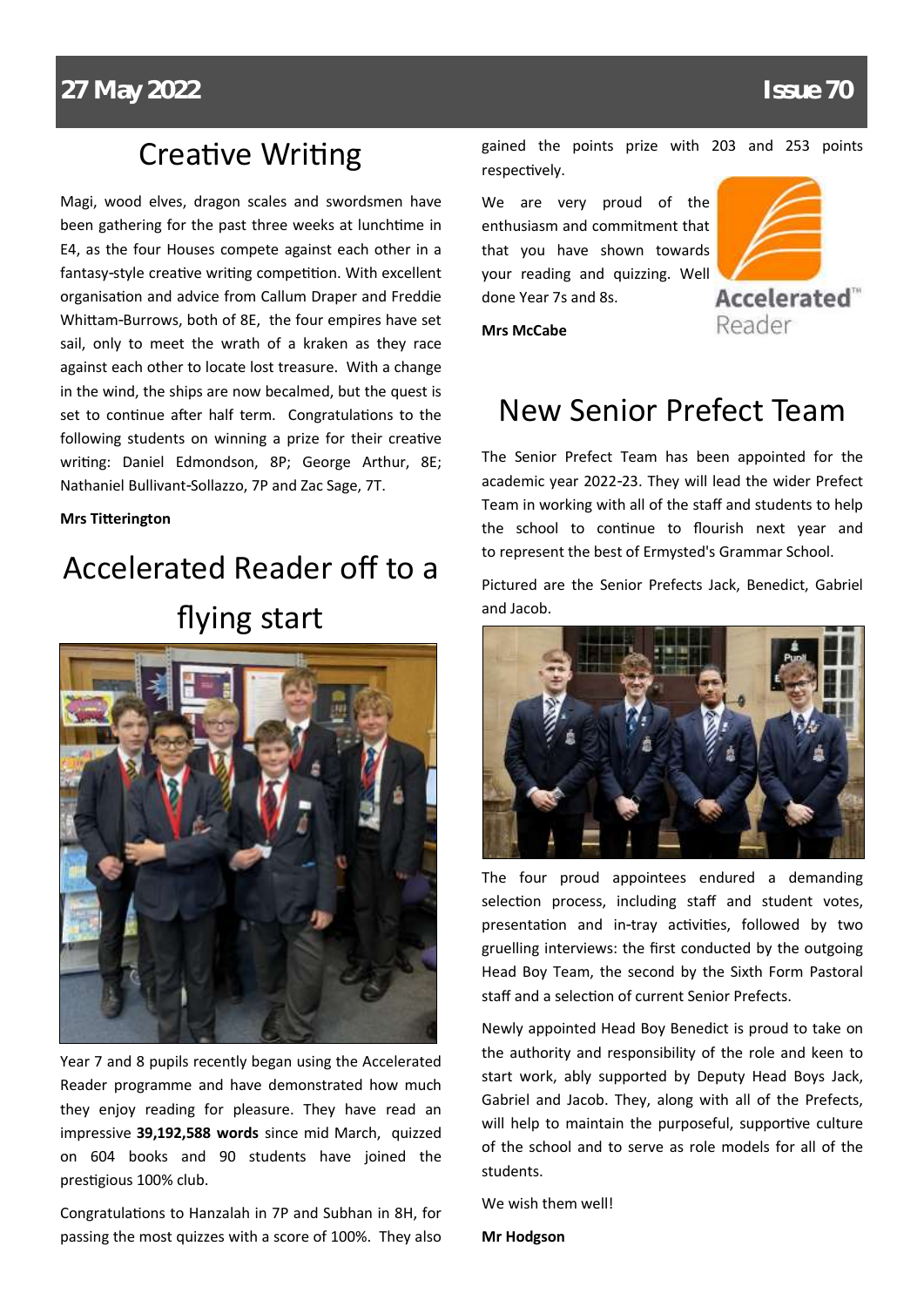### The Ermysted's Award



On Speech Day we will recognise the achievements of many of our pupils who have gained an 'Ermysted's Award'. They will each receive a smart enamel pin badge and a shiny certificate.

The Ermysted's Award is organised so that pupils in Year 7 & 8 aim for Bronze, Year 9 & 10 are eligible for Silver and Year 11 & 12 go for Gold. Evidence of achievements is spread over both years and the award itself is claimed via submission of a portfolio of evidence, usually at Easter. This year we have returned to the traditional pattern of presenting these awards on Speech Day.

Pupils had to show evidence of substantial and sustained contributions under six headings; Academic, Service in School, Cultural, Skill, Physical and Community. Although called the 'Ermysted's Award' for a reason, this year, due in part to lockdown, we looked favourably on any evidence which might have demonstrated commitments outside as well as those for school.

The following boys have submitted successful portfolios this year and will therefore be receiving their respective awards:

**Bronze**: Harris Birch, Oliver Brady, Ted Chambers-Lee, Callum Draper, Daniel Edmondson, Jamie Edwards, Ellis Frankland, Emre Frankland, Bilal Hassan, George Hodgson, Zulqurnain Ismail, Austin Joseph, Haaziq Khan, Shariq Saboor, Edmund Sellers, Sam Shoard, Louis Sturman, Areeb Taj, Barnaby Turner, Charlie Tutty, William Walker, Freddie Whittam-Burrows, Mackenzie Williamson, William Wood-Robertson.

**Silver**: Samesh Chotai, Joseph Davies, Hashim Ditta, Toby Francis, Nathan Joseph, Archie Morton, Theo Sturman, Edward Thornton, Joshua Tywang.

**Gold**: Sam Balderstone, Gabriel Benny, Benedict Curtis, Nuno Gagic, Bilal Ismail, Andrew Robinson, Spencer Weald.

#### World Student Games



Year 12's Rohan S represented England at Swimming in the World Student Games held at Caen, France last week. His time in France was a great learning experience, not least swimming outdoors battling the wind and rain as well as international athletes from all over the world! Rohan made the final in four of his events with the icing on the cake coming in the 50m freestyle where he won a bronze medal. A superb experience and a world medal as a memento. Hopefully a steppingstone to future glories but Rohan has earned our plaudits for now, very well done.

#### **Mr Speak**

## Year 10 Cricket Match Report: EGS vs St. Aidan's

On Monday 23rd May, the Year 10 team travelled to Harrogate to play St Aidan's school for a friendly. Joe won the toss and elected to bowl, with Samesh and Adam getting us off to a great start, the home side on 13 for none after 6 overs. After a good spell from the Ermysted's openers, St Aidan's brought themselves back into the game and finished their innings on 143 for 4 despite some fantastic bowling from Aryaan (2 wickets) and Samesh (1 wicket).

Our batting was slow to start with 47 runs for 3 wickets after 8 overs, until a good partnership from Nathan and Joe got us to 122 for 4 after 16 overs with an outstanding knock from our opener Nathan (43). We secured the win with a half century from Joe who retired on 51 not out, and Adam scoring the winning runs with a splendid stroke for four over mid off, giving us a total of 146 for 5. Overall, a good batting and fielding performance led to a comfortable first victory of the season.

**Joe Davies (Captain)**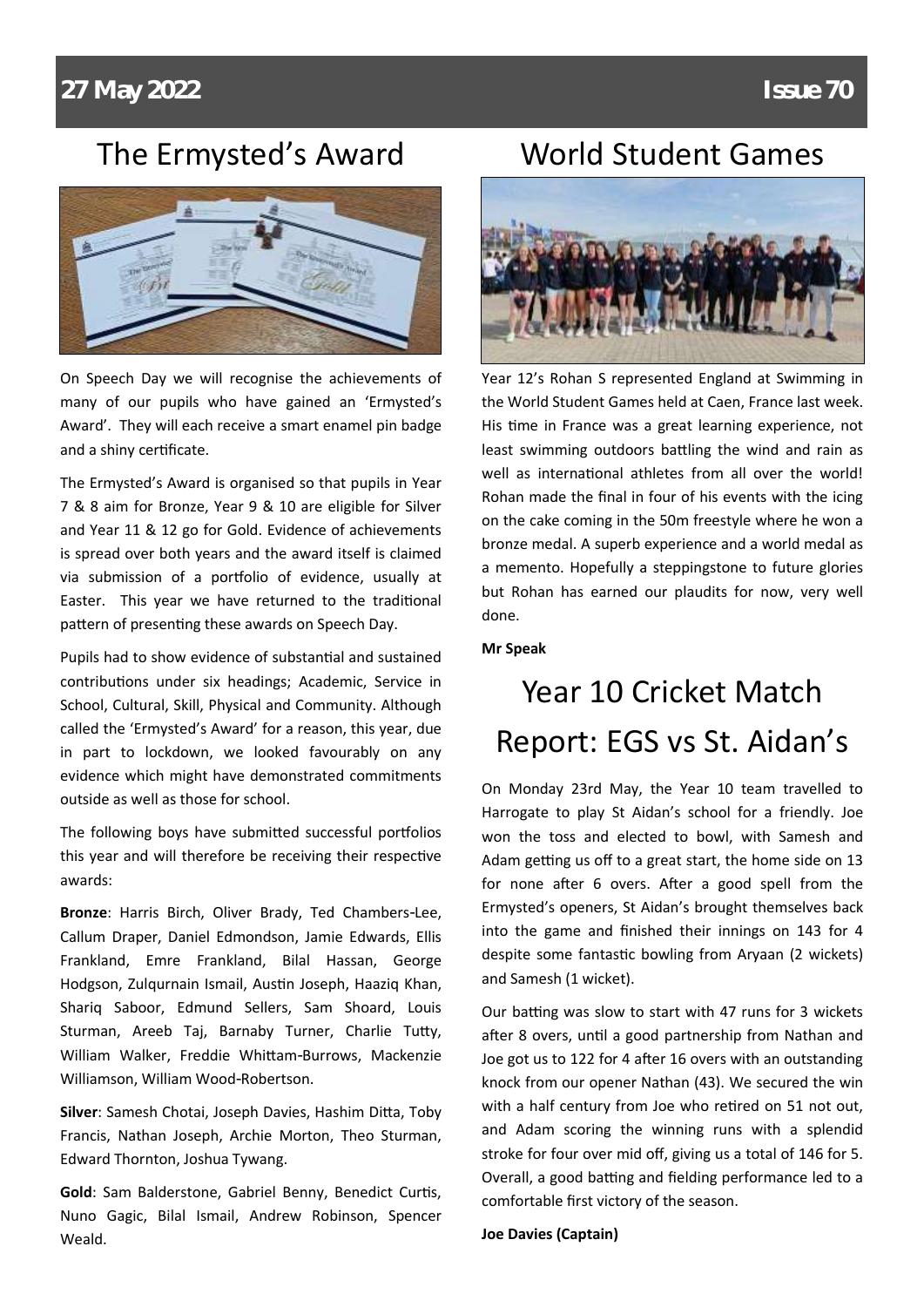#### Cricket at Bolton Abbey



At the end of April, the 1st XI played their first game of the cricket season against the MCC at Bolton Abbey CC on a day which was blazed in warm sunshine, a rarity for this fixture. The 1st team comprised of players from Year 9 through to Year 13 representing just how much cricketing talent there is in the school. The ground was immaculate, the weather was perfect and the players looked incredibly smart wearing the new team shirts for the first time.

The MCC batted first and capitalised on the perfect conditions and quickly amassed a total of 276 from 41 overs. The bowling attack kept persevering and were buoyantly supported by positivity and athleticism in the field, vocally led by captain Toby of Year 13 and Dylan C from Year 12. Abdullah H from Year 9 found a rhythm and bowled excellent leg spin putting the batmen under pressure.

In reply Ermysted's debutant Joe B from Year 9 opened the batting with Ishaan K of Year 12. Ishaan went on to top score with 43 but 5 wickets fell quickly within four overs. This meant that at 96 for 9 the batting side needed to hold on for an unlikely draw. The tenth wicket partnership of Peter F of Year 13 and Abdullah held out for 10 overs but the final wicket fell with Ermysted's all out for 121.

**Mr Jackson**

### EGS Old Boys

Matthew Ramshaw (pictured above right) has been selected for England in the FIH Pro league at hockey. Last weekend at the Lee Valley Hockey Centre he played for and gained his first England cap as he helped England beat France. The league has been set up as a warm-up to this year's Commonwealth Games to be held in Birmingham over 10 days in July and August.

Matthew has represented England at U16, U18, U21, U23



and now his senior debut completes the set! We obviously hope this is the start of an illustrious career, with the Commonwealth Games a real target for this year.

Tom Anderson (pictured below) has also gained National selection but this time for GB & NI in Athletics.

Tom still holds the Senior Cross-Country record at school but has been honing his talent in the states over the past few years and is absolutely flying this year with personal bests at 3000m (7.49) 5000m (13.28) and 10000m. His recent time of 28.35 meant he gained selection for Great Britain for this weekend's European 10000m Cup in Pace, Bretagne, France.



A realistic aspiration for Tom is to make the English team for the Commonwealth Games and we can just wish him all the best for this weekend and his future in athletics.

**Mr Speak**